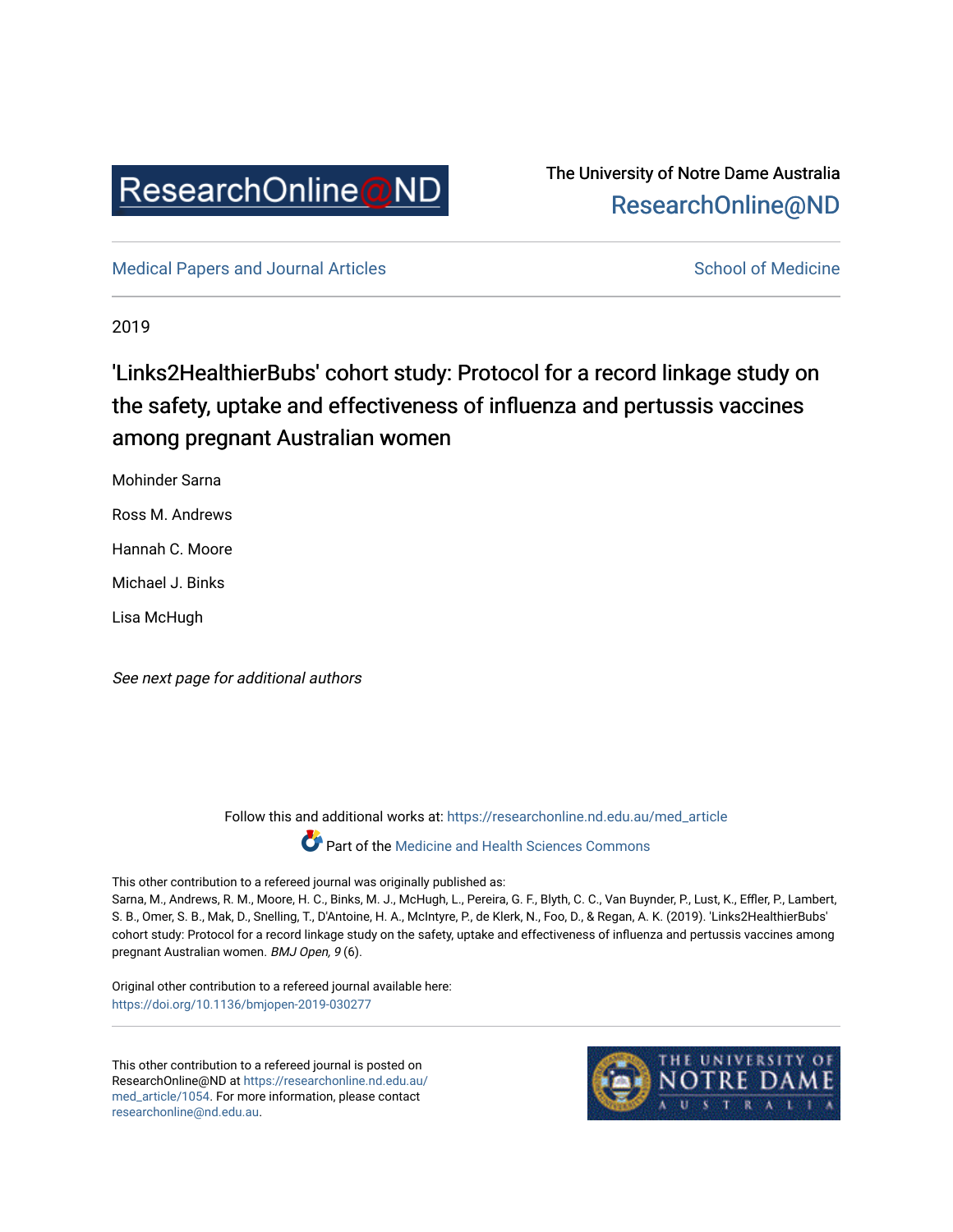# Authors

Mohinder Sarna, Ross M. Andrews, Hannah C. Moore, Michael J. Binks, Lisa McHugh, Gavin F. Pereira, Christopher C. Blyth, Paul Van Buynder, Karin Lust, Paul Effler, Stephen B. Lambert, Saad B. Omer, Donna Mak, Thomas Snelling, Heather A. D'Antoine, Peter McIntyre, Nicholas de Klerk, Damien Foo, and Annette K. Regan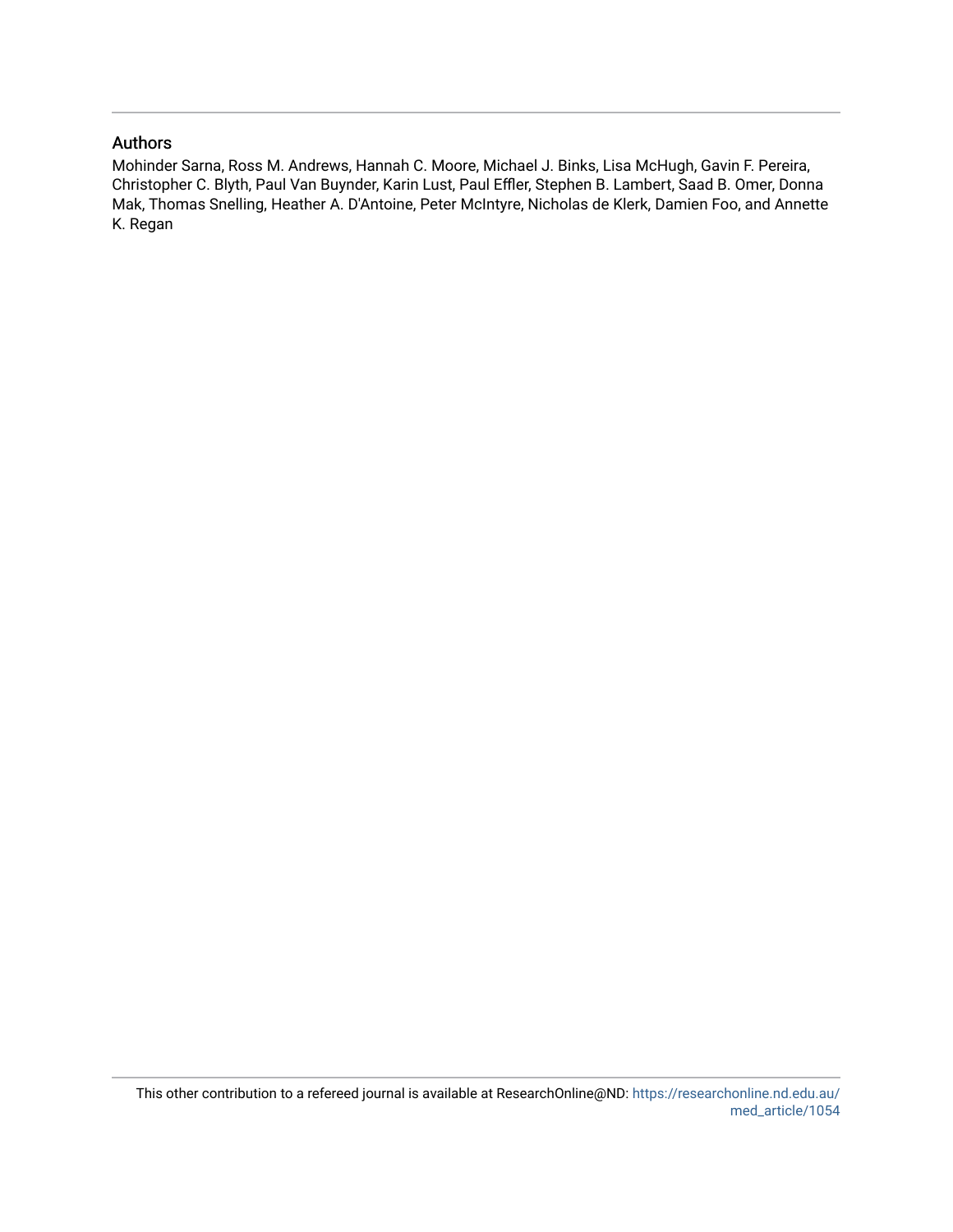This is an Open Access article distributed in accordance with the Creative Commons Attribution-Non Commercial 4.0 International (CC BY-NC 4.0) license, which permits others to distribute, remix, adapt, build upon this work non-commercially, provided the original work is properly cited and the use is non-commercial. See: https://creativecommons.org/licenses/by-nc/4.0/

This article originally published in *BMJ Open* available at: <https://bmjopen.bmj.com/content/9/6/e030277>

No changes have been made to this article.

Sarna, M., Andrews, R., Moore, H., Binks, M.J., McHugh, L., Pereira, G.F., Blyth, C.C., Van Buynder, P., Lust, K., Effler, P., Lambert, S.B., Omer, S.B., Mak, D.B., Snelling, T., D'Antoine, H.A., McIntyre, P., de Klerk, N., Foo, D., and Regan, A.K. (2019) 'Links2HealthierBubs' cohort study: Protocol for a record linkage study on the safety, uptake and effectiveness of influenza and pertussis vaccines among pregnant Australian women. *BMJ Open, 9*(6). doi: 10.1136/bmjopen-2019-030277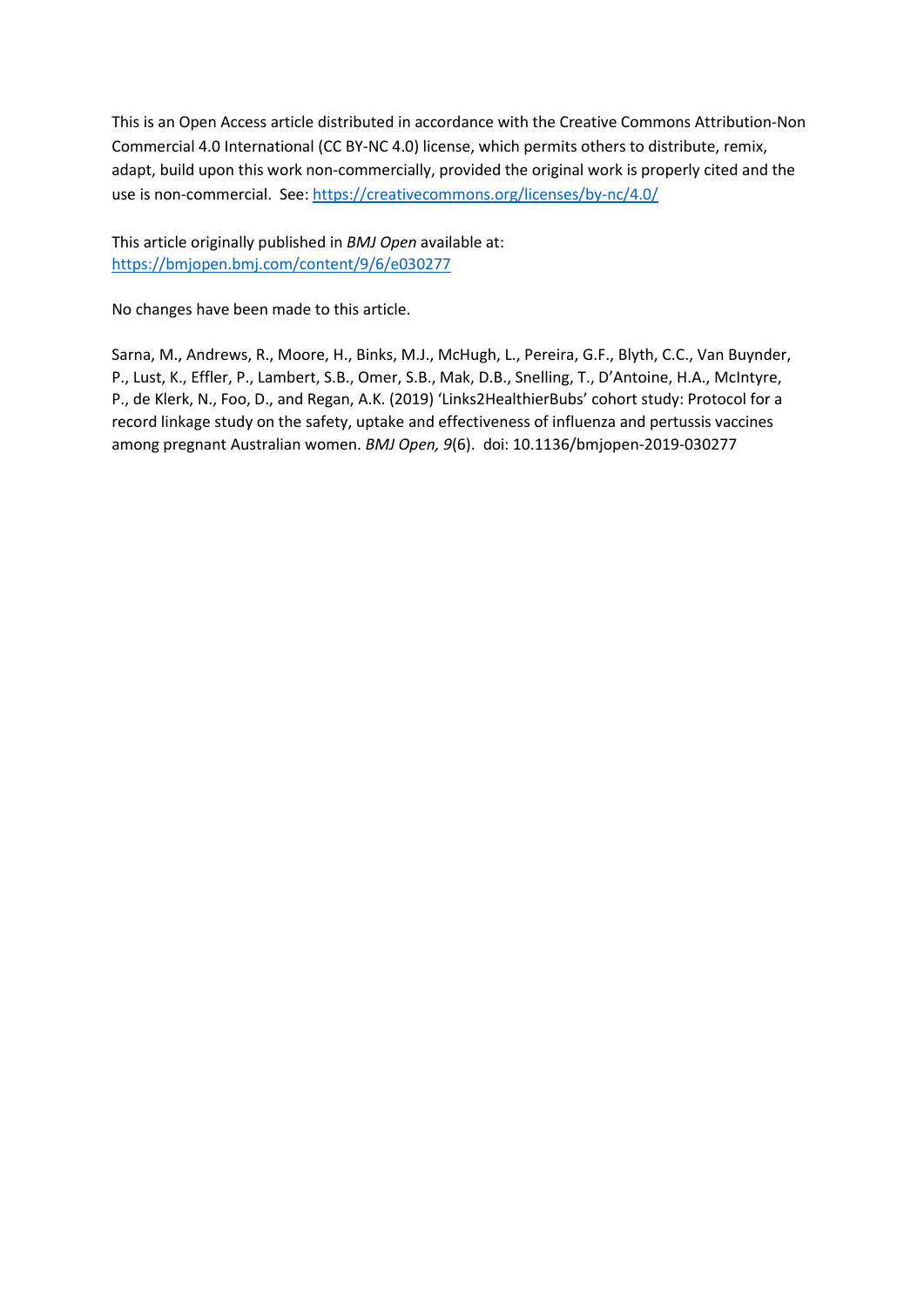# **'Links2HealthierBubs' cohort study: protocol for a record linkage study on the safety, uptake and effectiveness of influenza and pertussis vaccines among pregnant Australian women**

Mohinder Sarna[,](http://orcid.org/0000-0001-6434-8290)<sup>®1</sup> Ross Andrews,<sup>2,3</sup> Hannah Moore,<sup>®4,5</sup> Michael J Binks,<sup>6</sup> Lisa McHugh,<sup>7</sup> Gavin F Pereira,<sup>1</sup> Christopher C Blyth,<sup>8,9</sup> Paul Van Buynder,<sup>10</sup> Karin Lust,<sup>11</sup> Paul Effler,<sup>12</sup> Stephen B Lambert,<sup>13</sup> Saad B Omer,<sup>14</sup> Donna B Mak,<sup>15,16</sup> Thomas Snelling,<sup>17,18,19,20</sup> Heather A D'Antoine,<sup>21</sup> Peter McIntyre,<sup>22</sup> Nicholas de Klerk, <sup>23,24</sup> Damien Foo, <sup>25</sup> Annette K Regan<sup>25,26,27</sup>

#### **ABSTRACT**

**To cite:** Sarna M, Andrews R, Moore H, *et al*. 'Links2HealthierBubs' cohort study: protocol for a record linkage study on the safety, uptake and effectiveness of influenza and pertussis vaccines among pregnant Australian women. *BMJ Open* 2019;9:e030277. doi:10.1136/ bmjopen-2019-030277

► Prepublication history for this paper is available online. To view these files please visit the journal online [\(http://dx.doi.](http://dx.doi.org/10.1136/bmjopen-2019-030277) [org/10.1136/bmjopen-2019-](http://dx.doi.org/10.1136/bmjopen-2019-030277) [030277\)](http://dx.doi.org/10.1136/bmjopen-2019-030277).

Received 7 March 2019 Revised 20 May 2019 Accepted 21 May 2019



© Author(s) (or their employer(s)) 2019. Re-use permitted under CC BY-NC. No commercial re-use. See rights and permissions. Published by BMJ.

For numbered affiliations see end of article.

Correspondence to

Dr Annette K Regan; Annette.Regan@curtin.edu.au

Introduction Pregnant women and infants are at risk of severe influenza and pertussis infection. Inactivated influenza vaccine (IIV) and diphtheria-tetanus-acellular pertussis vaccine (dTpa) are recommended during pregnancy to protect both mothers and infants. In Australia, uptake is not routinely monitored but coverage appears sub-optimal. Evidence on the safety of combined antenatal IIV and dTpa is fragmented or deficient, and there remain knowledge gaps of population-level vaccine effectiveness. We aim to establish a large, population-based, multi-jurisdictional cohort of motherinfant pairs to measure the uptake, safety and effectiveness of antenatal IIV and dTpa vaccines in three Australian jurisdictions. This is a first step toward assessing the impact of antenatal vaccination programmes in Australia, which can then inform government policy with respect to future strategies in national vaccination programmes.

Methods and analysis 'Links2HealthierBubs' is an observational, population-based, retrospective cohort study established through probabilistic record linkage of administrative health data. The cohort includes births between 2012 and 2017 (~607605mother-infant pairs) in jurisdictions with population-level antenatal vaccination and health outcome data (Western Australia, Queensland and the Northern Territory). Perinatal data will be the reference frame to identify the cohort. Jurisdictional vaccination registers will identify antenatal vaccination status and the gestational timing of vaccination. Information on maternal, fetal and child health outcomes will be obtained from hospitalisation and emergency department records, notifiable diseases databases, developmental anomalies databases, birth and mortality registers.

Ethics and dissemination Ethical approval was obtained from the Western Australian Department of Health, Curtin University, the Menzies School of Health Research, the Royal Brisbane and Women's Hospital, and the West Australian Aboriginal Health Ethics Committees. Research findings will be disseminated in peer-reviewed journals, at scientific meetings, and may be incorporated into communication materials for public health agencies and the public.

# Strengths and limitations of this study

- $\blacktriangleright$  Record linkage allows the generation of a large, rich population-based dataset from multiple sources at low cost.
- $\blacktriangleright$  Linked data from three jurisdictions will establish a cohort with sufficient sample size to enable the examination of uncommon or rare outcomes (eg, neonatal mortality), the evaluation of antenatal vaccines among subgroup populations (eg, infants with risk factors such as preterm infants, Aboriginal and/or Torres Strait Islander peoples), and allows follow-up of mother-infant pairs in the cohort over an extended period of time.
- ► Inclusion of a geographically and socioeconomically diverse, population-based sample will help to minimise selection bias in the cohort.
- ► Analytic techniques will be employed to minimise potential bias from differential health-seeking behaviour of vaccinated women.
- ► As a retrospective, observational cohort study using linked administrative data, vaccination cannot be randomly assigned; however, it allows whole-of-population assessment and maximises follow-up of the cohort.

# **INTRODUCTION**

Pregnant women, as a result of their changed immunological status, are particularly susceptible to severe infection. Data from studies conducted during influenza pandemics have shown pregnant women to be at elevated risk of severe influenza infection and its complications. $1^2$  Furthermore, the risk of hospitalisation from influenza or pneumonia increases progressively throughout the pregnancy. [3 4](#page-10-1) Deaths among pregnant women and perinatal mortality in infants born to infected

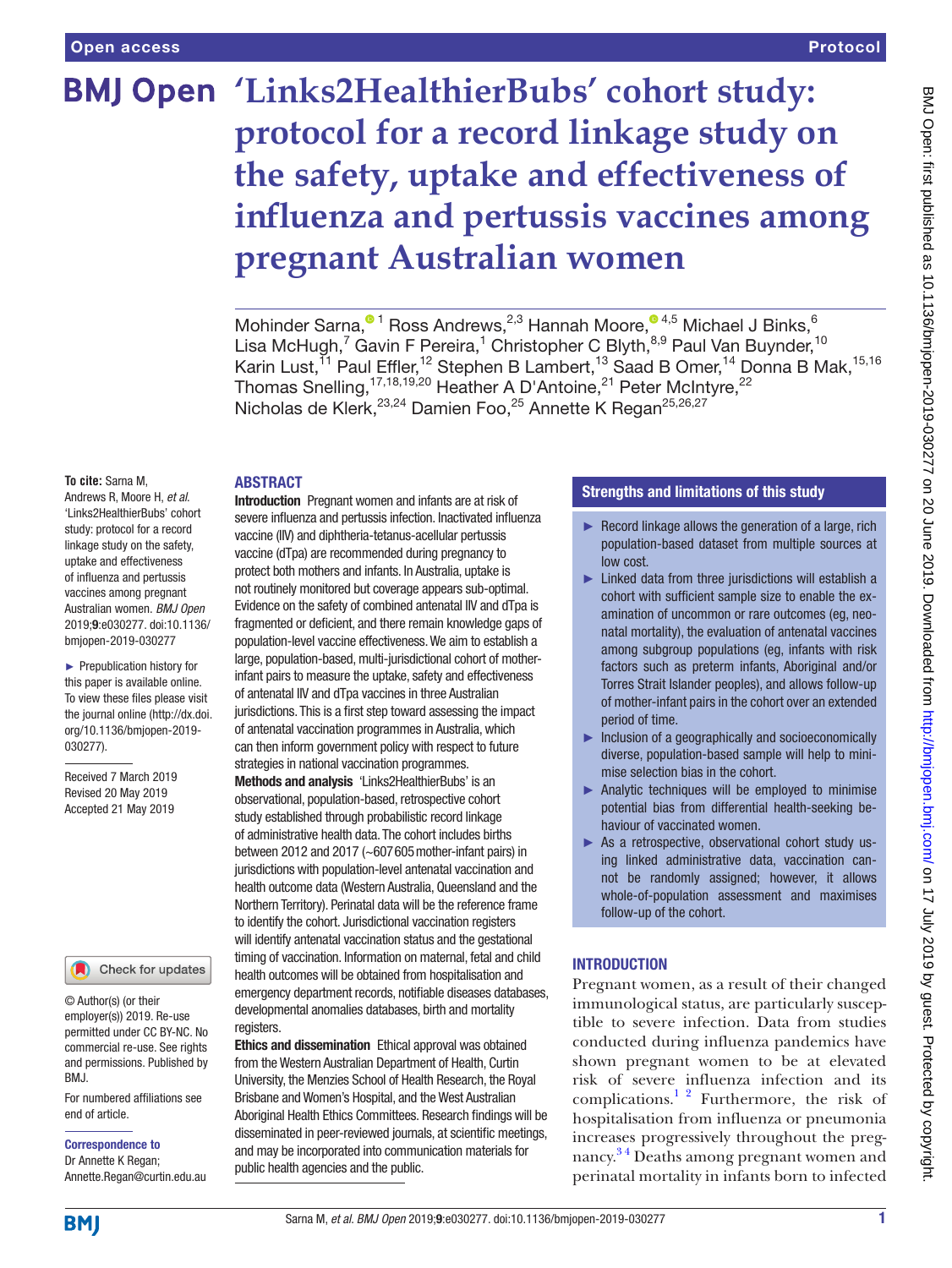women during the 2009H1N1 influenza pandemic highlighted the disease risk.<sup>5</sup>

Respiratory infections during critical periods of lung development and immune maturation are one of the most common causes of death in early infancy.<sup>[6](#page-10-3)</sup> Infants aged 1–5 months, an age when they are ineligible for influenza vaccine, have the highest rates of influenza.<sup>[7](#page-10-4)</sup> In Australia, hospitalisation rates of acute lower respiratory infection among Aboriginal and/or Torres Strait Islander children are nearly six times that of non-Aboriginal chil-dren.<sup>[8](#page-10-5)</sup> Influenza and pertussis infections account for one in every four of these hospital admissions.<sup>9</sup>

In the absence of a licensed and effective vaccine for newborns,<sup>5</sup> influenza and pertussis vaccination during pregnancy has been recommended as a means to safeguard newborns during their first few months of life. Randomised controlled trials suggest that maternal immunisation against influenza prevents infection in both the mother and their infant. $10$  11 Data from the USA and the UK have shown that vaccination during pregnancy can reduce influenza by 71% and pertussis by 91% in young infants.<sup>12 13</sup> In 2012, the WHO released a position paper on influenza vaccination recommending that pregnant women should have the highest priority for countries considering expansion of their seasonal influenza vaccination programme.<sup>1</sup>

Inactivated influenza vaccine (IIV) in pregnancy has been a long-standing policy recommendation in Australia<sup>15</sup> and is offered free of charge funded by the government. Following the success of maternal vaccination to prevent pertussis in early infancy in the  $UK<sup>12</sup>$  low dose diphtheria-tetanus-acellular pertussis vaccine (dTpa) became the second vaccine recommended routinely during pregnancy in Australia in April 2015 and funded by state and national immunisation programmes.<sup>15</sup>

Despite the importance to health and significant programmatic costs, Australia currently lacks a coordinated approach to maternal vaccination. Uptake of routinely recommended vaccines in pregnancy is suboptimal and not systematically monitored[.16–19](#page-10-11) Pregnancy status is not collected as part of the national whole-of-life immunisation register, the Australian Immunisation Register (AIR), making antenatal immunisation impossible to measure using AIR alone. In Western Australia (WA), Queensland (QLD) and the Northern Territory (NT), antenatal immunisation status is routinely collected via either state-based immunisation registers or through perinatal data collections. These collections offer the opportunity to conduct high-quality, population-level evaluation of the health effects of antenatal vaccination programmes in these jurisdictions.

The 'Links2HealthierBubs' project is a vital first step toward national evaluation of antenatal vaccination in Australia. Identification of factors associated with under-immunisation will enable more targeted vaccine promotion. Study results will inform antenatal vaccine programmes and Australian governmental policy. Improved antenatal vaccination programme monitoring and delivery is essential in reducing influenza and pertussis-related illness in pregnant women and infants.

With the establishment of the AIR in 2016, the analyses performed here could be applied to a national dataset through AIR linkage in future.

#### **AIMS**

The 'Links2HealthierBubs' study combines health information from multiple sources at an individual-level designed to improve our understanding of the risks and benefits of antenatal immunisation. We will use existing record linkage infrastructure to generate a large cohort of pregnancies and establish a population-based mother-infant cohort sufficiently powered to estimate rare or uncommon outcomes that have not been possible with individual state-based data to date to address three aims [\(figure](#page-5-0) 1).

#### Aim 1: Measure the effectiveness of IIV and dTpa against laboratory-confirmed infections in pregnant women and their infants

Although this is a rapidly growing area of research, there remain several gaps in our knowledge of antenatal vaccination ([table](#page-6-0) 1). First, limited data have been published evaluating effectiveness against disease severity (such as hospitalisation).<sup>20–23</sup> Few studies have evaluated the influence of gestational timing of influenza vaccine administration on disease prevention in mothers and infants,  $24-26$ or the safety and effectiveness of repeat doses, particularly with regard to the currently recommended pertussis vaccine that also contain tetanus and diphtheria. The interval between influenza vaccination and birth is associated with changes in the level of protective antibody present in newborns.<sup>27</sup> Longer intervals between influenza vaccination and delivery, as well as intervals too close to delivery, have been shown to result in lower cordblood titres in infants, potentially reducing vaccine effectiveness.<sup>27</sup> Although known to influence transplacental antibody transfer, few studies have measured the impact of these factors on clinical end-points, such as hospitalisation of mothers and infants with respiratory illness. Second, few studies have evaluated the role that antenatal vaccination may have on the performance of childhood vaccines. Immunological evidence of 'blunting' of infant responses to pertussis vaccines due to interference by maternal antibodies has been observed.<sup>[28–30](#page-11-3)</sup> Finally, despite the disproportionate burden of respiratory infections among Aboriginal and/or Torres Strait Islander infants, the effectiveness of vaccination in pregnancy for this population group has not yet been measured in Australia. Such data are important for informing future prevention programmes.

This cohort study aims to address these gaps by:

1. Measuring the effectiveness of antenatal IIV and dTpa vaccines on laboratory-confirmed influenza and pertussis infections among mothers and their infants in the first 6months of life, with subgroup analyses by: (1) trimester of vaccination and (2) among infants with risk factors for infection (eg, preterm birth, small for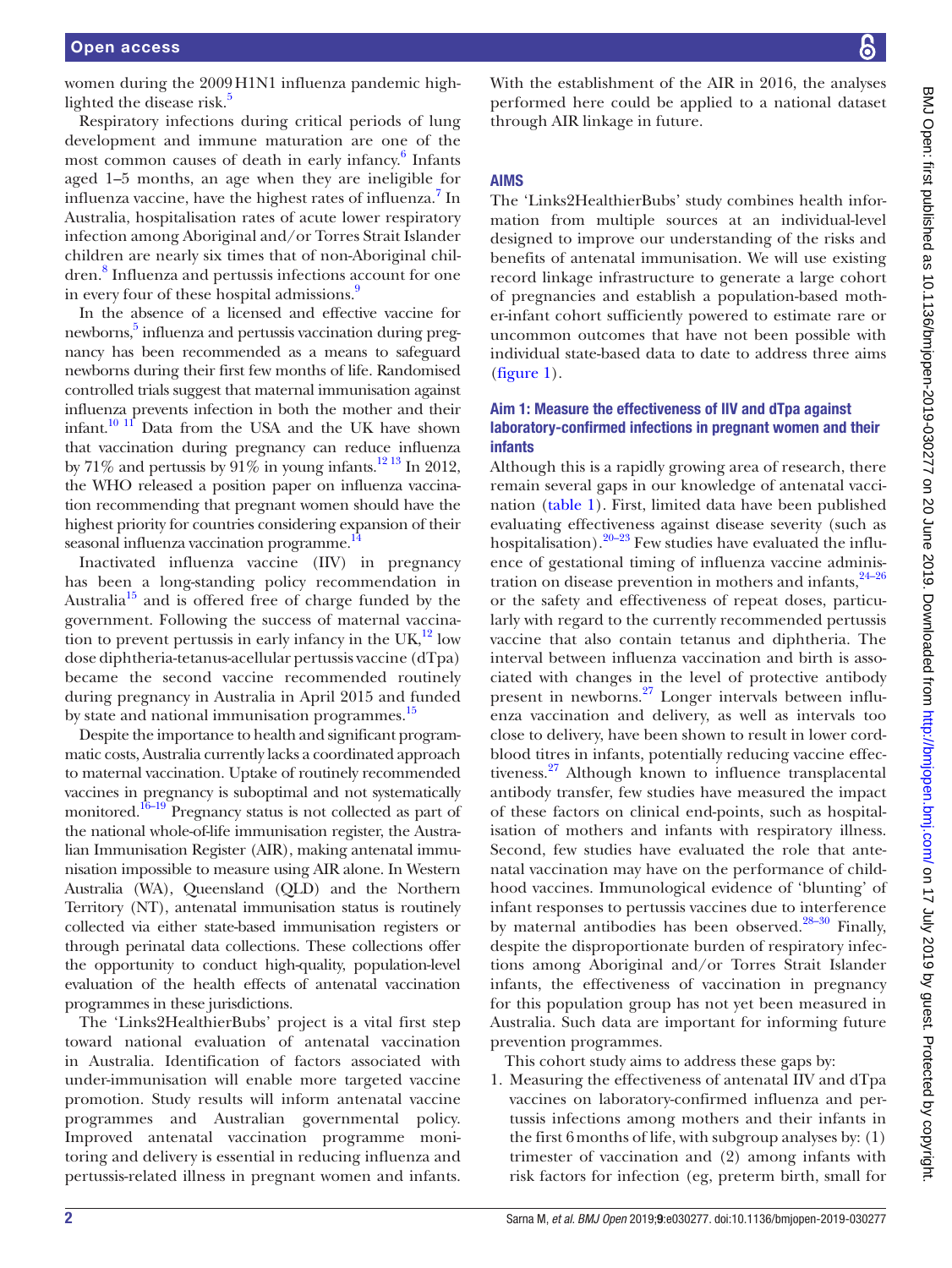

Figure 1 Establishment of study cohort using record linkage: Western Australia (WA), Queensland (QLD), and the Northern Territory (NT), 2012–2017. \* Vaccination records were obtained from state-wide registers in each participating jurisdiction; in WA, this register was restricted to pregnant women; in the NT and QLD, these registers included all vaccinations administered to individuals in the state. <sup>†</sup>Developmental anomaly data available in WA and QLD; primary care data available in NT only.

gestational age (SGA) and Aboriginal and/or Torres Strait Islander infants).

2. Assessing the impact of antenatal pertussis vaccination on the effectiveness of other childhood vaccines routinely offered on the immunisation schedule by comparing disease notifications in the first 6months of life in fully vaccinated infants of mothers who did and did not receive maternal pertussis vaccination.

#### Aim 2: Assess the safety of IIV and dTpa given antenatally in mothers and infants

A number of studies, including several systematic reviews, $31-33$  have found no evidence that IIV or dTpa adversely impacts the fetus; however, there is a dearth of postimplementation data evaluating the safety of combined administration of IIV and dTpa during pregnancy in terms of adverse events for mothers and differences in birth outcomes following IIV and dTpa vaccination during pregnancy. Large, comprehensive datasets are required to compare outcomes such as preterm birth, birth weight, SGA, birth defects, stillbirth and neonatal death (<1month of age) between women who have received IIV and dTpa during pregnancy and unvaccinated pregnant women.<sup>16</sup> Furthermore, few studies have evaluated the potential health impact of antenatal IIV and dTpa administration on the health of infants beyond 6 months of age.<sup>[22 34 35](#page-11-5)</sup>

This cohort study will assess the safety of IIV and dTpa vaccination during pregnancy on:

1. Health outcomes in the perinatal period and early childhood (up to 5 years), including (but not restricted <span id="page-5-0"></span>to) preterm birth, birth weight, SGA, birth defects and cerebral palsy, stillbirth, and neonatal death (<1month of age).

2. Maternal health, including severe adverse events resulting in hospitalisation or admission to the intensive care unit (ICU).

#### Aim 3: Evaluate antenatal vaccine coverage in Australia

A number of studies have identified predictors of antenatal vaccination, including maternal age, pre-existing medical conditions and socioeconomic status.<sup>36</sup> As vaccine coverage in pregnant women is not routinely monitored in Australia, the influence of other demographic and health factors, including geographic variation, is not well understood. Limited data are available by remoteness, geographic area and level of socioeconomic deprivation[.17 37](#page-10-12) Moreover, uptake in Aboriginal and/or Torres Strait Islander mothers is poorly defined[.17 38](#page-10-12) Disparities between Aboriginal and non-Aboriginal children in the childhood immunisation schedule have shown lower vaccine coverage in the first year of life in Aboriginal and/or Torres Strait Islander children compared with non-Aboriginal infants as a result of greater delay in the receipt of vaccines, $39$  although these trends may not be reflected in the uptake of maternal vaccines.

To address this, the 'Links2HealthierBubs' cohort study aims to:

- 1. Identify geographic, sociodemographic (including by Aboriginal status) and other risk factors associated with uptake of IIV and/or dTpa vaccine during pregnancy.
- 2. Evaluate trends in vaccine uptake among pregnant women in Australia.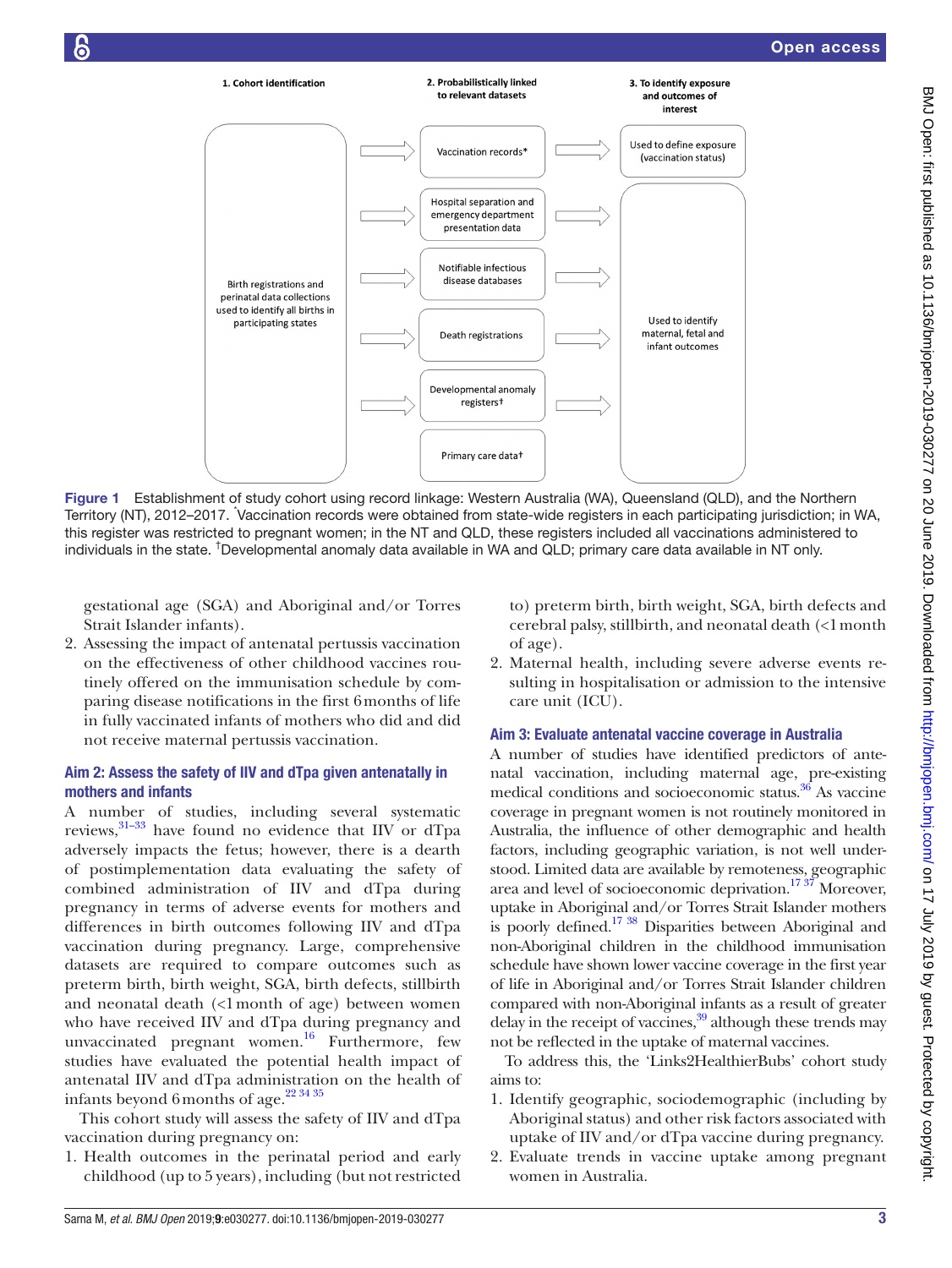<span id="page-6-0"></span>

| Table 1                                                                                                                                                                                        | Summary of project aims and knowledge gaps addressed by the Links2HealthierBubs cohort study                                                                                             |  |  |  |  |  |  |  |
|------------------------------------------------------------------------------------------------------------------------------------------------------------------------------------------------|------------------------------------------------------------------------------------------------------------------------------------------------------------------------------------------|--|--|--|--|--|--|--|
| Knowledge gap                                                                                                                                                                                  | <b>Component of the Study</b>                                                                                                                                                            |  |  |  |  |  |  |  |
| <b>AIM 1: Vaccine effectiveness</b>                                                                                                                                                            |                                                                                                                                                                                          |  |  |  |  |  |  |  |
| Few studies have measured the effectiveness of antenatal<br>influenza and pertussis vaccines in preventing maternal and<br>infant laboratory-confirmed infection                               | Measure effectiveness of antenatal IIV and dTpa on laboratory-<br>confirmed infection in mothers and in the first 6 months of life<br>in infants                                         |  |  |  |  |  |  |  |
| There is limited evidence evaluating whether antenatal<br>vaccination protects against severe disease in mothers and<br>infants                                                                | Measure effectiveness against hospitalised infection and<br>infections required admission to intensive care unit                                                                         |  |  |  |  |  |  |  |
| Few studies have been sufficiently powered to assess the<br>potential influence of gestational timing of vaccination on<br>vaccine effectiveness                                               | Assess the potential influence of trimester of the effectiveness<br>of vaccination                                                                                                       |  |  |  |  |  |  |  |
| No studies have measured the effectiveness of antenatal<br>vaccination among infants with risk factors for severe disease                                                                      | Measure effectiveness among infants with risk factors for<br>infection (ie, preterm infants, Indigenous infants, infants with<br>developmental anomalies)                                |  |  |  |  |  |  |  |
| Despite clinical evidence suggesting the presence of maternal<br>antibodies may inhibit infant response to primary pertussis<br>vaccination, population-level data evaluating this are limited | Assess the potential influence of maternal pertussis<br>immunisation on childhood vaccine effectiveness                                                                                  |  |  |  |  |  |  |  |
| <b>AIM 2: Vaccine safety</b>                                                                                                                                                                   |                                                                                                                                                                                          |  |  |  |  |  |  |  |
| Limited data exist evaluating the impact of concomitant<br>administration of influenza and pertussis vaccines                                                                                  | Assess the safety of IIV and dTpa on maternal and infant<br>health                                                                                                                       |  |  |  |  |  |  |  |
| Few studies have been sufficiently powered to assess safety<br>end-points by trimester of vaccination                                                                                          | Consider the trimester of vaccination in the assessment of<br>safety end-points for IIV and dTpa                                                                                         |  |  |  |  |  |  |  |
| Few studies have evaluated outcome measures associated<br>with antenatal vaccination beyond 6 months of age                                                                                    | Assess the impact of IIV and dTpa in terms of neonatal, infant<br>and child health up to 5 years of age                                                                                  |  |  |  |  |  |  |  |
| <b>AIM 3: Vaccine coverage</b>                                                                                                                                                                 |                                                                                                                                                                                          |  |  |  |  |  |  |  |
| There are limited data on antenatal uptake of vaccines across<br>multiple jurisdictions in Australia including sub-analyses based<br>on sociodemographic factors                               | Estimate the uptake of IIV and dTpa; IIV only and dTpa only in<br>the three jurisdictions and special population groups (ie, low-<br>income, remote, CALD, by maternal country of birth) |  |  |  |  |  |  |  |
| Few longitudinal studies exist which have evaluated trends in<br>vaccine coverage in multiple Australian jurisdictions                                                                         | Assess trends in vaccine coverage in multiple Australian<br>jurisdictions using population-level data for both IIV and dTpa                                                              |  |  |  |  |  |  |  |
| No study in Australia has assessed the importance of<br>residence or performed spatial analyses in relation to maternal<br>vaccination                                                         | Identify whether there are geographic, regional, and other<br>sociodemographic predictors of vaccination during pregnancy                                                                |  |  |  |  |  |  |  |

CALD: culturally and linguistically diverse; dTpa; diphtheria-tetanus-acellular pertussis vaccine; IIV; inactivated influenza vaccine.

# Methods and analysis

#### Study design and setting

'Links2HealthierBubs' is an observational, population-based cohort study using retrospective data collected in administrative health registers from three jurisdictions of Australia (WA, QLD and the NT) where antenatal vaccination data are currently available at a population-level and can be linked to other health information. Together these three jurisdictions account for 33% of Australia's annual birth cohort, of which Aboriginal and/or Torres Strait Islander births comprise 8.0%, 8.9% and 35.8% of total births in each jurisdiction, respectively  $(\text{table } 2)$ .<sup>40</sup> Infants will be identified through jurisdictional birth or perinatal registers. All infants born between 1 January 2012 and 31 December 2017 and their mothers will be included as participants in the study. This time period was selected as it includes a baseline period when IIV was available and routinely recommended, $^{18}$  but prior to the introduction of funded dTpa (2012–2014) and an

intervention period following the introduction of dTpa in jurisdictions (2015–2017). Within each jurisdiction, the cohort of mothers and infants will be linked to vaccination and health data, including emergency department presentation, hospital separations, birth records, notifiable diseases register and mortality data ([table](#page-7-0) 2). With the exception of antenatal vaccination registers, these registers are nationally mandated and provide data to the Australian Institute of Health and Welfare (AIHW), and the quality of data is considered to be high. $^{41}$  Data from developmental anomalies registries and primary care will also be obtained in jurisdictions where these are available.

#### Exposure measurement

Individual-level data on antenatal vaccination will be obtained from jurisdictional perinatal data collections (QLD: 2015–2017, WA: 2016–2017) and immunisation registries (NT: 2012–2017, QLD: 2012–2017, WA: 2012– 2016). These data collections have state-wide coverage of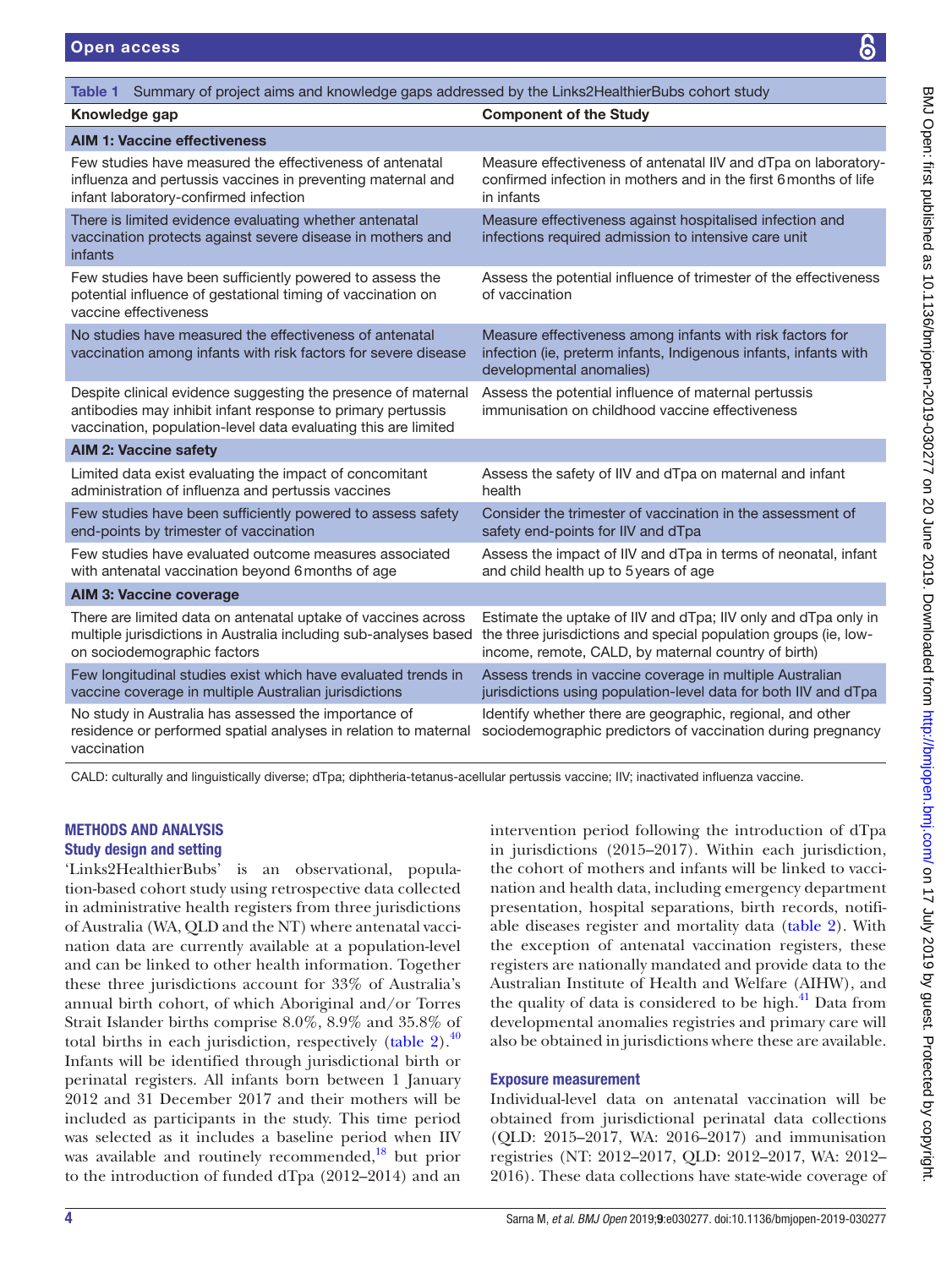<span id="page-7-0"></span>

| Table 2 Population profile, estimated vaccine coverage and data sources, by participating jurisdiction |                                                                          |                                                                                                                                                         |                                                                                                                                                 |                                                                                                                        |  |  |  |  |  |  |  |
|--------------------------------------------------------------------------------------------------------|--------------------------------------------------------------------------|---------------------------------------------------------------------------------------------------------------------------------------------------------|-------------------------------------------------------------------------------------------------------------------------------------------------|------------------------------------------------------------------------------------------------------------------------|--|--|--|--|--|--|--|
|                                                                                                        |                                                                          | <b>Western Australia</b>                                                                                                                                | Queensland                                                                                                                                      | <b>Northern Territory</b>                                                                                              |  |  |  |  |  |  |  |
|                                                                                                        | <b>Population profile</b>                                                |                                                                                                                                                         |                                                                                                                                                 |                                                                                                                        |  |  |  |  |  |  |  |
|                                                                                                        | Total number of births*                                                  | 208608                                                                                                                                                  | 375001                                                                                                                                          | 23996                                                                                                                  |  |  |  |  |  |  |  |
|                                                                                                        | Number of births to Aboriginal<br>and/or Torres Strait Islander<br>women | 16748 (8.0%)                                                                                                                                            | 33334 (8.9%)                                                                                                                                    | 8592 (35.8%)                                                                                                           |  |  |  |  |  |  |  |
|                                                                                                        | Median age of mothers (years) 30.6                                       |                                                                                                                                                         | 30.1                                                                                                                                            | 29.0                                                                                                                   |  |  |  |  |  |  |  |
|                                                                                                        | Estimated maternal vaccine coverage†                                     |                                                                                                                                                         |                                                                                                                                                 |                                                                                                                        |  |  |  |  |  |  |  |
|                                                                                                        | Influenza                                                                | 31%                                                                                                                                                     | 31%                                                                                                                                             | 31%                                                                                                                    |  |  |  |  |  |  |  |
|                                                                                                        | <b>Pertussis</b>                                                         | 17%                                                                                                                                                     | 17%                                                                                                                                             | 17%                                                                                                                    |  |  |  |  |  |  |  |
|                                                                                                        | <b>Both vaccines</b>                                                     | 9%                                                                                                                                                      | 9%                                                                                                                                              | 9%                                                                                                                     |  |  |  |  |  |  |  |
|                                                                                                        | <b>Data sources</b>                                                      |                                                                                                                                                         |                                                                                                                                                 |                                                                                                                        |  |  |  |  |  |  |  |
|                                                                                                        | Exposure                                                                 |                                                                                                                                                         |                                                                                                                                                 |                                                                                                                        |  |  |  |  |  |  |  |
|                                                                                                        | Vaccination                                                              | <b>WA Antenatal Vaccination</b><br>Database <sup>+</sup>                                                                                                | Vaccination Information and<br><b>Vaccination Administration</b><br>System                                                                      | NT Immunisation Register                                                                                               |  |  |  |  |  |  |  |
|                                                                                                        | <b>Outcomes</b>                                                          |                                                                                                                                                         |                                                                                                                                                 |                                                                                                                        |  |  |  |  |  |  |  |
|                                                                                                        | <b>Perinatal outcomes</b>                                                | <b>WA Midwives Notification</b><br>System, WA Birth<br>Registrations, WA Register of<br><b>Developmental Anomalies</b>                                  | <b>QLD Perinatal Data Collection,</b><br><b>Registrar General Births</b>                                                                        | NT Perinatal Trends, NT<br><b>Birth Registry</b>                                                                       |  |  |  |  |  |  |  |
|                                                                                                        | Respiratory infections                                                   | <b>WA Notifiable Infectious</b><br>Disease Database, WA<br>Hospital Morbidity Data<br>Collection, WA Emergency<br>Department Data Collection            | QLD Notifiable Conditions, QLD<br><b>Hospital Admitted Patient Data</b><br>Collection, QLD Emergency<br>Departments                             | NT, Notifiable Conditions,<br>NT Inpatient Activity,<br>Hospital, NT Emergency,<br>NT Primary Healthcare<br>Collection |  |  |  |  |  |  |  |
|                                                                                                        | Other childhood conditions                                               | <b>WA Hospital Morbidity</b><br>Data Collection, WA<br><b>Emergency Department Data</b><br>Collection, WA Register of<br><b>Developmental Anomalies</b> | <b>QLD Hospital Admitted Patient</b><br>Data Collection, Emergency<br>Department Data Collection,<br><b>Congenital Anomalies Linked</b><br>File | NT Inpatient Activity,<br>Hospital, NT Emergency,<br>NT Primary Healthcare<br>Collection                               |  |  |  |  |  |  |  |
|                                                                                                        | Deaths                                                                   | <b>WA Death Registry</b>                                                                                                                                | <b>Registrar General Deaths</b>                                                                                                                 | NT Deaths Registry                                                                                                     |  |  |  |  |  |  |  |

\*Estimated for the years 2012–2017; Data sources: [http://www.abs.gov.au/AUSSTATS/abs@.nsf/DetailsPage/3301.02016?OpenDocument.](http://www.abs.gov.au/AUSSTATS/abs@.nsf/DetailsPage/3301.02016?OpenDocument;) †R Andrews, personal communication based on FluMum study unpublished data, 2012–2015.

‡Data available for mothers only (no childhood immunisation data available).

NT, Northern Territory; QLD, Queensland; WA, Western Australia.

pregnant women and will be used to provide information on IIV and dTpa vaccines administered during pregnancy and either (1) the gestation of the woman at vaccination, or (2) the date of vaccination, which will be used together with gestational age and date of birth to extrapolate gestational age at time of vaccination.

In NT and QLD, where there are immunisation registers covering the study period, information on childhood vaccines will also be obtained, including the vaccine administered and the date of administration. Whole-oflife immunisation data were not available for linkage in WA.

#### Outcome measurement

#### Pregnancy and birth outcomes

Information on the pregnancy, labour and birth will be obtained from jurisdictional perinatal data collections, hospital separation and emergency department data. Such information will include complications diagnosed during pregnancy, episodes of care during pregnancy, onset of labour and the method of delivery. International Statistical Classification of Diseases and Related Health Problems, Tenth Revision, Australian Modification (ICD-10-AM) codes will be used to obtain conditions from hospital separation and emergency department data.

Health outcomes at birth include preterm birth (birth  $\langle 37 \rangle$  weeks), low birth weight  $(\langle 2500 \rangle)$ , SGA (lowest 10th percentile of birth weight for gestation) and stillbirth (fetal death ≥20 weeks). The variables needed to measure these outcomes have >95% accuracy.<sup>[42](#page-11-10)</sup> Other available information will include date of birth, APGAR scores, measures of head circumference and body length, and days of specialised newborn care required.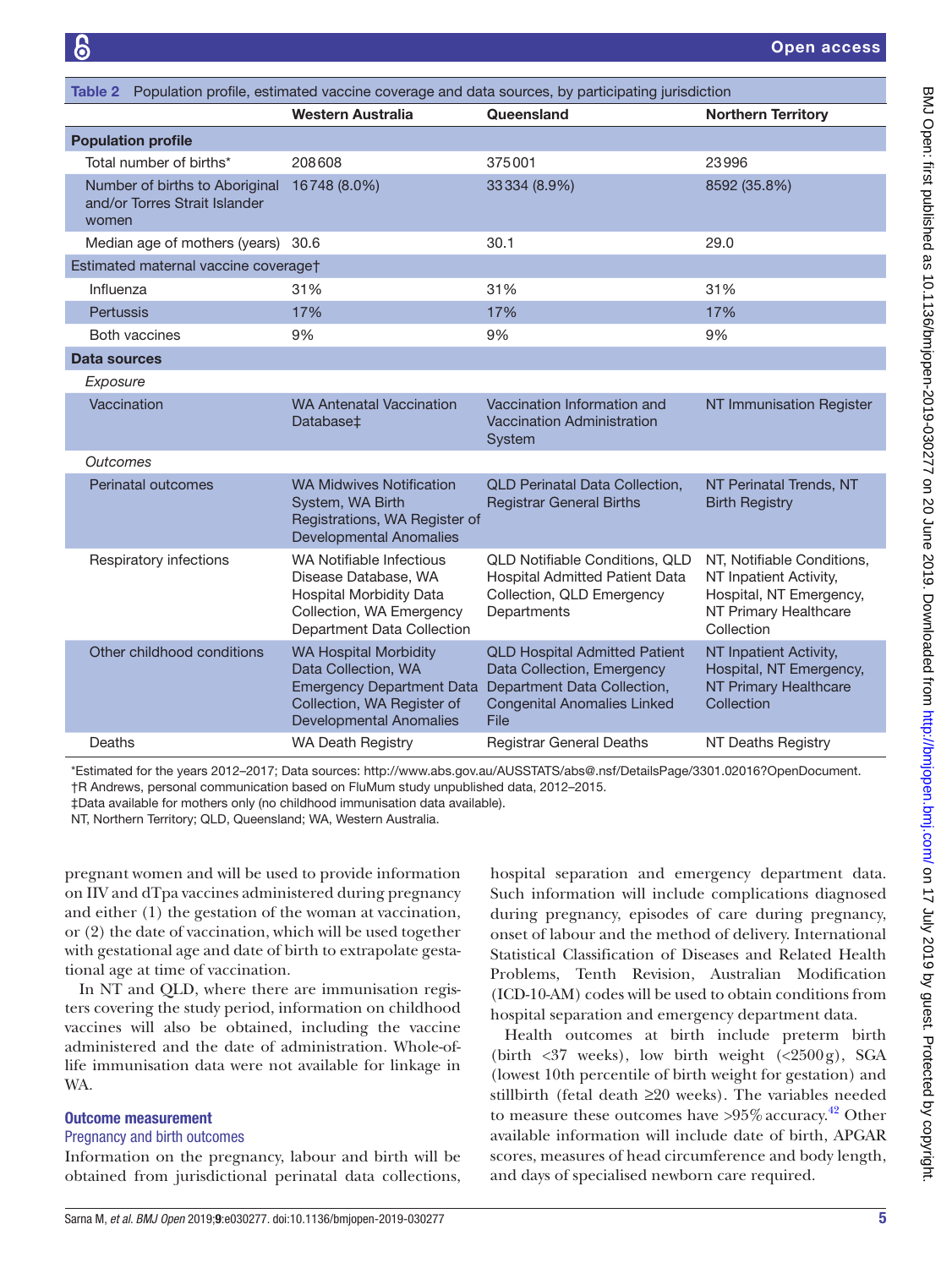#### Open access

#### Healthcare utilisation and severity of illness

Laboratory-confirmed influenza and pertussis infections in the first 6months of life will be identified through the notifiable diseases databases in each jurisdiction, based on medical and laboratory notifications made to respective departments of health. The date of notification and laboratory testing result will be used to determine the age of the infant and gestation of mothers at the time of infection.

Hospital separations and emergency department data from each jurisdiction will be used to identify presentations and admissions to hospital for infants and children in the cohort. Length of stay in hospital, admission to ICU and requirement for mechanical ventilation will also be available from these records.

Access to the NT Primary Care Database will provide information on episodes of community clinic presentations for mothers and their children in the NT cohort, including reasons for and the date of the visit.

#### **Mortality**

We will use death registrations from all three jurisdictions to identify deaths occurring among mothers and infants in the cohort during the neonatal period. Death registrations provide the date and cause of death for participants in the cohort.

#### Developmental anomalies: WA and QLD

Developmental anomalies will be assessed using information in the WA Register of Developmental Anomalies (WARDA) and the Congenital Anomaly Linked File (CALF) register in QLD. These state-wide registers maintain all diagnosed developmental anomalies for children up to the age of 5years, using the same classification categories[.43](#page-11-11) Only the WARDA is legislated by WA state law. The WARDA and CALF registers include diagnostic information for up to 10 developmental anomalies, the former coded using the British Paediatric Association International Classification of Diseases version 9 (BPA-ICD-9), and the latter using the ICD-10-AM coding system.

#### Measurement of covariates and risk factors

Information on potential confounders and factors required for subgroup analysis will be obtained from jurisdictional perinatal data collections and birth registers. These data collections include information on the mother's residence at the time of delivery, which can be used to determine her geographical location and the proximity to immunisation services. The mother's residence will also be used to determine her socioeconomic level based on Socioeconomic Indexes for Areas, a collection of four indices developed by the Australian Bureau of Statistics. For this analysis, we will use the Index of Relative Advantage and Disadvantage at the area level of collector's district, the smallest level available for population-wide analyses.<sup>44</sup> The mother's Indigenous status will be determined based on the Indigenous status recorded in all available health records. As Indigenous status is

not always accurately captured in health data collections in WA and QLD, an algorithm developed in WA which uses all available health records will be applied to make a determination of whether the mother is likely to be Indigenous.[45](#page-11-13) Indigenous status is considered to be highly accurate (>99%) for mothers and infants in the NT, and is based on national best practice guidelines for data linkage activities relating to Aboriginal and Torres Strait Islander people, developed by the AIHW and meth-odology developed in the NT for defining Indigeneity.<sup>[46](#page-11-14)</sup> The mother's medical history will be obtained using lookback through hospital separations data 1year prior to conception, as well as medical information recorded in the perinatal data collection.

#### Record linkage

Individual information from each dataset will be linked using jurisdictional record linkage services. Record linkage uses identifiable demographic data to probabilistically link an individual's clinical data from different data repositories. Deidentified datasets with a unique linkage key for each individual will be provided to the researchers for analysis. In WA, the Data Linkage Branch of the Department of Health $47$  will establish the study cohort and extract and link relevant data sources. In the NT, extraction and linkage will be led by SA-NT Data-Link,<sup>48</sup> and in QLD by the Statistical Services Branch at OLD Health.<sup>[49](#page-11-17)</sup>

#### Power calculation

Cohort data will be aggregated to permit pooled, multi-jurisdictional analyses. We anticipate the total cohort of ~607605 mother-infant pairs from three jurisdictions will include ~208608 pregnancies from WA, 375001 from QLD and 23996 from the NT [\(table](#page-7-0) 2).

The number of mother-infant pairs required for influenza and pertussis-related outcomes, and adverse fetal and neonatal outcomes, under consideration with different observed vaccine coverage (for  $\alpha$ =0.05 and β=0.80) are listed in [table](#page-9-0) 3. Based on the anticipated total cohort size and expected vaccine coverage, the overall study will be powered to detect at least 30% effectiveness against the majority of infection-related end-points, with the exception of ICU admission for influenza (45%). For most safety end-points, the anticipated cohort size will be powered to detect a 10% increase in the approximated relative risk for vaccinated compared with unvaccinated mothers and infants, with the exception of stillbirth (15%) and infant mortality (20%) ([table](#page-9-0) 3).

#### Data analysis strategy

Using vaccination records, we will measure vaccination status and gestational timing of vaccination in the cohort. Among the ~607605 women to be included in the study cohort, we anticipate  $\sim 30\%$  will be vaccinated against influenza and <5% against pertussis during the 2012–2015 time period; ~35%will be vaccinated against influenza only,  $~60\%$  against pertussis only and  $~30\%$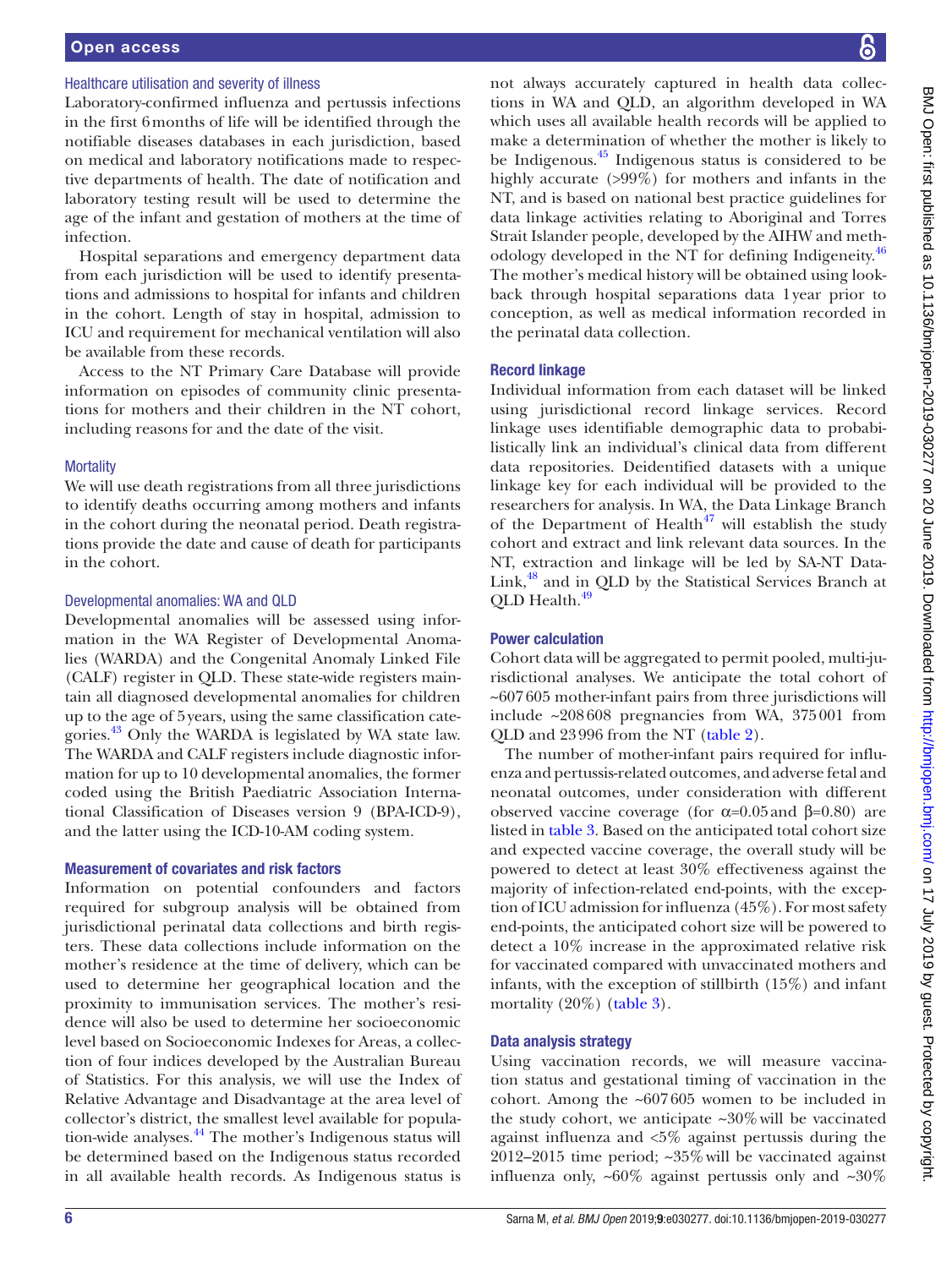<span id="page-9-0"></span>

| Number of mother-infant pairs required to achieve 80% power with 5% probability of type I error<br>Table 3 |                                                       |                 |                           |        |        |        |        |  |  |
|------------------------------------------------------------------------------------------------------------|-------------------------------------------------------|-----------------|---------------------------|--------|--------|--------|--------|--|--|
|                                                                                                            |                                                       | <b>Relative</b> | Observed vaccine coverage |        |        |        |        |  |  |
| Aim<br><b>Outcome (estimated incidence)</b>                                                                |                                                       | risk            | 10%                       | 15%    | 20%    | 25%    | 30%    |  |  |
| 1                                                                                                          | Laboratory-confirmed influenza (1%)                   | 1.30            | 105370                    | 74827  | 59975  | 51472  | 46216  |  |  |
|                                                                                                            | Laboratory-confirmed pertussis infection<br>$(0.5\%)$ | 1.30            | 211930                    | 150494 | 120630 | 103528 | 92959  |  |  |
|                                                                                                            | Hospitalised influenza (0.3%)                         | 1.30            | 354000                    | 251381 | 201500 | 172940 | 155285 |  |  |
|                                                                                                            | Hospitalised pertussis (0.4%)                         | 1.30            | 265210                    | 188328 | 150955 | 129556 | 116332 |  |  |
|                                                                                                            | Influenza-associated ICU admission (0.1%)             | 1.45            | 493720                    | 351635 | 282655 | 243248 | 218984 |  |  |
|                                                                                                            | Pertussis-associated ICU admission (0.2%)             | 1.30            | 531600                    | 377495 | 302590 | 259700 | 233191 |  |  |
| 2                                                                                                          | Stillbirth (0.7%)                                     | 1.15            | 577410                    | 408802 | 326725 | 279624 | 250384 |  |  |
|                                                                                                            | Preterm birth (9%)                                    | 1.10            | 90850                     | 64247  | 51290  | 43844  | 39216  |  |  |
|                                                                                                            | Small-for-gestational age (10%)                       | 1.10            | 80830                     | 57160  | 45630  | 39008  | 34889  |  |  |
|                                                                                                            | Birth defects (5%)                                    | 1.10            | 171000                    | 120934 | 96555  | 82548  | 73839  |  |  |
|                                                                                                            | Infant mortality (0.4%)                               | 1.20            | 579100                    | 410415 | 328340 | 281272 | 252101 |  |  |

ICU, intensive care unit.

for both vaccines from  $2015$  onwards.<sup>[16](#page-10-11)</sup> Three separate comparisons will be made: IIV-vaccinated versus unvaccinated, dTpa-vaccinated versus unvaccinated and IIV/ dTpa-vaccinated versus unvaccinated. Cox proportional hazard models will be used to approximate the relative risk (hazard ratio, HR) of adverse birth outcomes in vaccinated and unvaccinated mothers and infants. For assessment of birth outcomes, these models will incorporate the timing of vaccination into exposure assessment in order to minimise immortal time bias, similar to previous analyses conducted.<sup>[50](#page-11-18)</sup> Gestational/post-conceptional age will be the time axis. The interval between vaccination and birth will also be included as an interaction term in the model.

Vaccine effectiveness of antenatal IIV and dTpa vaccines on laboratory-confirmed influenza and pertussis infections among mothers and their infants will be calculated as 1-HR. To minimise confounding in the study results, we plan to consider inverse probability of treatment weighting and propensity score matching approaches into analyses, where appropriate. Propensity scores will be calculated which will estimate each mother's individual probability of vaccination. Stratified models will be used to estimate vaccine effectiveness for sub-groups (ie, by trimester of vaccination, Aboriginal and/or Torres Strait Islander infants, preterm infants).

#### Data management

To facilitate secure data-sharing and analysis of a pooled dataset across the three sites, information transfer between SA-NT DataLink, Curtin University, and the Menzies School of Health Research in Queensland will be facilitated through secure transfer using the SUFEX system using AES 128-bit encryption. Safety and security measures are in place at these locations (restricted staff access, password protection, firewall, virus spyware protection).

#### Patient and public involvement

As this is a retrospective study of deidentified, linked data, patients cannot be involved in the design, recruitment, or conduct of the study. Consumer and community input into the project will be regularly sought by the WA Healthy Pregnancies Reference Group at Curtin University. Research findings will be incorporated into communication materials for the community in participating jurisdictions.

#### Ethics and dissemination

In Australia, health legislation is state-based and protected by state-based privacy laws. Appropriate ethics committee approvals have been sought. As this research project involves or may impact on Aboriginal and/or Torres Strait Islander people, particularly in the NT, ethics approval has also been sought from state-based Aboriginal ethics committees. Approval has been granted from the Western Australian Department of Health (HREC 2016/56), Curtin University (HRE2017-0808), the Menzies School of Health Research (HREC 2018- 3199), and the Royal Brisbane and Women's Hospital (HREC/2018/QRBW/47660) Human Research Ethics Committees, and the West Australian Aboriginal Health Ethics Committee (HREC 889). Approval from all data custodians has also been received.

Results will be disseminated to relevant stakeholders within each participating state and territory. Research findings will be published in peer-reviewed journals and presented at scientific meetings.

#### Author affiliations

<sup>&</sup>lt;sup>1</sup>School of Public Health, Curtin University, Perth, Western Australia, Australia <sup>2</sup>Menzies School of Health Research, Charles Darwin University, Darwin, Northern Territory, Australia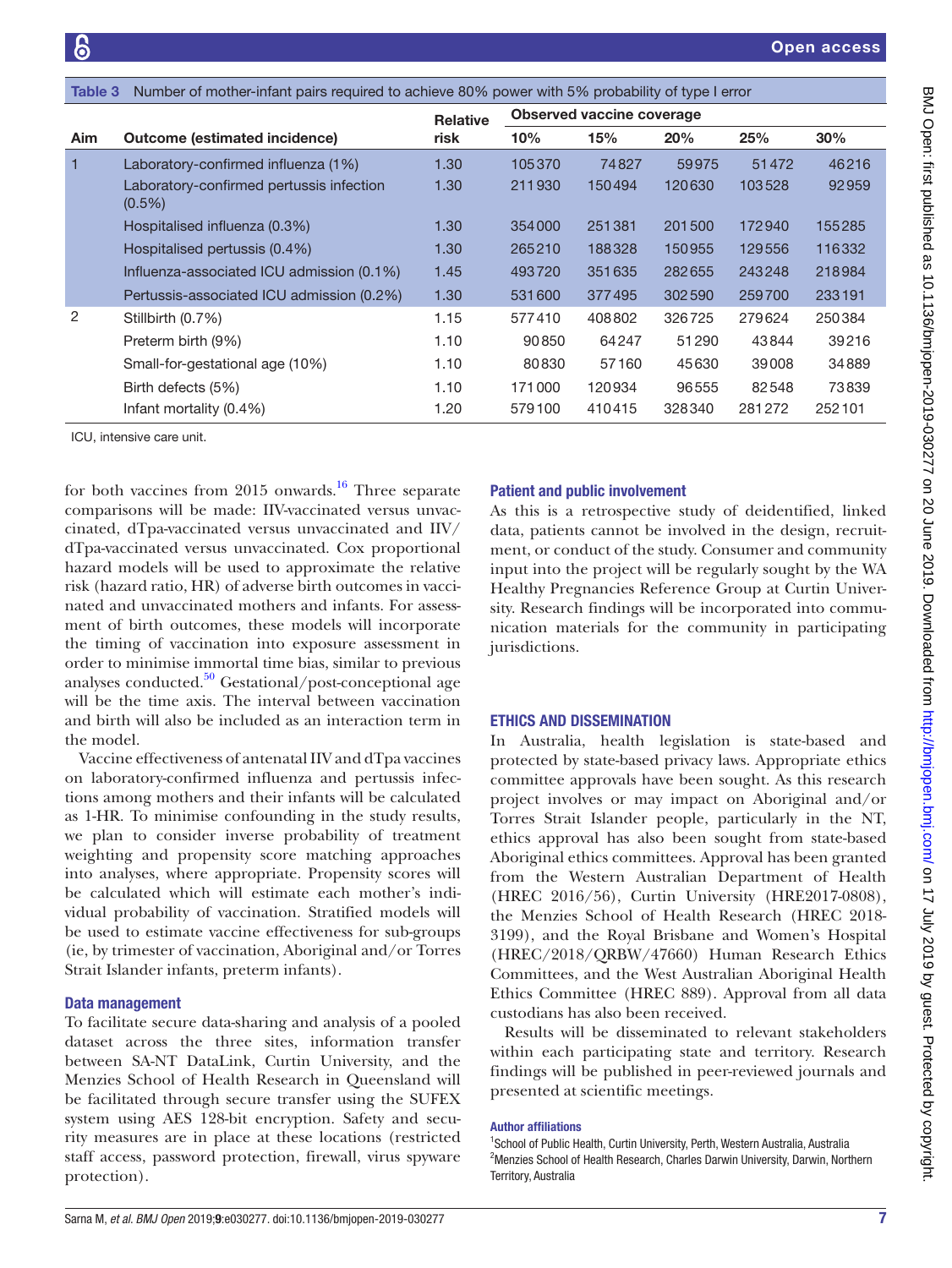# Open access

<sup>3</sup>National Centre for Epidemiology and Population Health, Australian National University, Canberra, Australian Capital Territory, Australia

4 School of Public Health, Curtin University, Bentley, Western Australia, Australia 5 Wesfarmers Centre of Vaccines & Infectious Diseases, Telethon Kids Institute, Nedlands, Western Australia, Australia

<sup>6</sup>Menzies School of Health Research, Charles Darwin University, Darwin, Northern Territory, Australia

<sup>7</sup> Menzies School of Health Research, Charles Darwin University, Darwin, Northern Territory, Australia

<sup>8</sup>Wesfarmers Centre of Vaccines & Infectious Diseases, Telethon Kids Institute, Nedlands, Western Australia, Australia

9 Perth Children's Hospital, Perth, Western Australia, Australia

<sup>10</sup>Griffith University, Southport, Queensland, Australia

11Royal Brisbane and Women's Hospital, Brisbane, Queensland, Australia

<sup>12</sup>Communicable Disease Control Directorate, Department of Health Government of Western Australia, Perth, Western Australia, Australia

<sup>13</sup>Child Health Research Centre, The University of Queensland, Brisbane, Queensland, Australia

<sup>14</sup>Rollins School of Public Health, Emory University, Atlanta, Georgia, United States of America

<sup>15</sup>Communicable Disease Control Directorate, Department of Health Government of Western Australia, Perth, Western Australia, Australia

<sup>16</sup>Notre Dame University, Perth, Western Australia, Australia

<sup>17</sup>Princess Margaret Hospital for Children, Perth, Western Australia, Australia

<sup>18</sup>Wesfarmers Centre of Vaccines & Infectious Diseases, Telethon Kids Institute, Perth, Western Australia, Australia

<sup>19</sup>School of Public Health, Curtin University, Bentley, Western Australia, Australia <sup>20</sup>Menzies School of Health Research, Charles Darwin University, Darwin, Northern Territory, Australia

<sup>21</sup> Menzies School of Health Research, Charles Darwin University, Darwin, Northern Territory, Australia

 $22$ National Centre for Immunisation Research and Surveillance, Sydney, New South Wales, Australia

<sup>23</sup>Telethon Kids Institute, West Perth, Western Australia, Australia

<sup>24</sup>The University of Western Australia, Perth, Western Australia, Australia

<sup>25</sup>School of Public Health, Curtin University School of Public Health, Perth, Western Australia, Australia

<sup>26</sup>School of Public Health, Texas A&M University, College Station, Texas, United States of America

<sup>27</sup>Wesfarmers Centre for Vaccines and Infectious Diseases, Telethon Kids Institute, Perth, Western Australia, Australia

Acknowledgements In Western Australia, we would like to thank staff at the Linkage and Client Services Teams at the Data Linkage Branch, Department of Health Western Australia, as well as the Data Custodians for the Birth Registrations, Midwives Notification System, the Hospital Morbidity Data Collection, the Emergency Department Data Collection, the WA Antenatal Vaccination Database, the Western Australia Notifiable Infectious Disease Database, the Death Registry, and the Register of Developmental Anomalies. In the Northern Territory, we would like to thank Nicky O'Brien at SA-NT DataLink, Peter Markey, Heather Cook, and Vicki Krause at the NT Centre for Disease Control, and the Data custodians for the NT Notifiable Conditions register and NT Perinatal Trends Database. We also acknowledge Heather Gidding from the University of New South Wales, Sydney, Australia for her input and advice on this study.

Contributors Designed the study: AKR led development of the original proposal in collaboration with RMA, HCM, MJB, LM, GFP, CCB, PVB and KL. AKR, RMA, HCM, MJB, LM, GFP, CCB, PVB, KL contributed to the development of the common protocol and procedures. Coordination of the study: AKR, MS, MJB, RA, LM. Wrote the manuscript: MS and AKR wrote the first draft. MS, RA, HCM, MJB, LM, GFP, CCB, PVB, KL, PVE, SBL, SBO, DM, TS, HAD, PM, NdK, DF and AKR contributed to subsequent drafts, read and approved the final manuscript.

Funding This work was supported by the National Health and Medical Research Council (NHMRC) (grant number GNT1141510) and operational funds provided by the Department of Health Western Australia. HCM was supported by an NHMRC Early Career Fellowship (GNT1034254). MJB was supported by an NHMRC Early Career Fellowship (GNT1088733). LM was supported by an Australian Postgraduate Award scholarship provided by Charles Darwin University of the Northern Territory and an Enhanced Living scholarship provided by Menzies School of Health Research as part of the Doctor of Philosophy programme. CCB was supported by

an NHMRC Career Development Fellowship (GNT1111596). DF was supported by scholarships provided by the NHMRC and the Wesfarmers Centre of Vaccines and Infectious Disease. AKR was supported by an NHMRC Early Career Fellowship (GNT1138425).

Competing interests None declared.

Patient consent for publication Not required.

Provenance and peer review Not commissioned; peer reviewed for ethical and funding approval prior to submission.

Open access This is an open access article distributed in accordance with the Creative Commons Attribution Non Commercial (CC BY-NC 4.0) license, which permits others to distribute, remix, adapt, build upon this work non-commercially, and license their derivative works on different terms, provided the original work is properly cited, appropriate credit is given, any changes made indicated, and the use is non-commercial. See: [http://creativecommons.org/licenses/by-nc/4.0/.](http://creativecommons.org/licenses/by-nc/4.0/)

### **REFERENCES**

- <span id="page-10-0"></span>1. Bogers H, Boer K, Duvekot JJ. Complications of the 2009 influenza A/H1N1 pandemic in pregnant women in The Netherlands: a national cohort study. *[Influenza Other Respir Viruses](http://dx.doi.org/10.1111/j.1750-2659.2011.00315.x)* 2012;6:309–12.
- 2. Rasmussen SA, Jamieson DJ, Uyeki TM. Effects of influenza on pregnant women and infants. *[Am J Obstet Gynecol](http://dx.doi.org/10.1016/j.ajog.2012.06.068)* 2012;207(3 Suppl):S3-S8
- <span id="page-10-1"></span>3. Dodds L, McNeil SA, Fell DB, *et al*. Impact of influenza exposure on rates of hospital admissions and physician visits because of respiratory illness among pregnant women. *[CMAJ](http://dx.doi.org/10.1503/cmaj.061435)* 2007;176:463–8.
- 4. Hartert TV, Neuzil KM, Shintani AK, *et al*. Maternal morbidity and perinatal outcomes among pregnant women with respiratory hospitalizations during influenza season. *[Am J Obstet Gynecol](http://dx.doi.org/10.1016/S0002-9378(03)00857-3)* 2003;189:1705–12.
- <span id="page-10-2"></span>5. Pierce M, Kurinczuk JJ, Spark P, *et al*. Perinatal outcomes after maternal 2009/H1N1 infection: national cohort study. *[BMJ](http://dx.doi.org/10.1136/bmj.d3214)* 2011;342:d3214.
- <span id="page-10-3"></span>6. Poehling KA, Edwards KM, Griffin MR, *et al*. The burden of influenza in young children, 2004-2009. *[Pediatrics](http://dx.doi.org/10.1542/peds.2012-1255)* 2013;131:207–16.
- <span id="page-10-4"></span>7. Lim FJ, Blyth CC, Fathima P, *et al*. Record linkage study of the pathogen-specific burden of respiratory viruses in children. *[Influenza](http://dx.doi.org/10.1111/irv.12508)  [Other Respir Viruses](http://dx.doi.org/10.1111/irv.12508)* 2017;11:502–10.
- <span id="page-10-5"></span>8. Moore HC, de Klerk N, Richmond P, *et al*. A retrospective populationbased cohort study identifying target areas for prevention of acute lower respiratory infections in children. *[BMC Public Health](http://dx.doi.org/10.1186/1471-2458-10-757)* 2010;10:757.
- <span id="page-10-6"></span>9. Moore HC, de Klerk N, Keil AD, *et al*. Use of data linkage to investigate the aetiology of acute lower respiratory infection hospitalisations in children. *[J Paediatr Child Health](http://dx.doi.org/10.1111/j.1440-1754.2011.02229.x)* 2012;48:520–8.
- <span id="page-10-7"></span>10. Zaman K, Roy E, Arifeen SE, *et al*. Effectiveness of maternal influenza immunization in mothers and infants. *[N Engl J Med](http://dx.doi.org/10.1056/NEJMoa0708630)* 2008;359:1555–64.
- 11. Madhi SA, Cutland CL, Kuwanda L, *et al*. Influenza vaccination of pregnant women and protection of their infants. *[N Engl J Med](http://dx.doi.org/10.1056/NEJMoa1401480)* 2014;371:918–31.
- <span id="page-10-8"></span>12. Amirthalingam G, Andrews N, Campbell H, *et al*. Effectiveness of maternal pertussis vaccination in England: an observational study. *[Lancet](http://dx.doi.org/10.1016/S0140-6736(14)60686-3)* 2014;384:1521–8.
- 13. Dabrera G, Zhao H, Andrews N, *et al*. Effectiveness of seasonal influenza vaccination during pregnancy in preventing influenza infection in infants, England, 2013/14. *[Euro Surveill](http://dx.doi.org/10.2807/1560-7917.ES2014.19.45.20959)* 2014;19:20959.
- <span id="page-10-9"></span>14. The World Health Organization. Vaccines against influenza WHO position paper – November 2012. *[Wkly Epidemiol Rec](http://www.ncbi.nlm.nih.gov/pubmed/23210147)* 2012;87:461–76.
- <span id="page-10-10"></span>15. Australian Technical Advisory Group on Immunisation. *The Australian Immunisation Handbook Canberra: Australian Department of Health*. 10th edn, 2018.
- <span id="page-10-11"></span>16. McHugh L, Andrews RM, Ware RS. Birth outcomes for Australian mother-infant pairs who received an influenza vaccine during pregnancy 2012-2014: The FluMum study. *[Vaccine](http://dx.doi.org/10.1016/j.vaccine.2017.06.008)* 2017;35(35 Pt B):4492–3.
- <span id="page-10-12"></span>17. Moberley SA, Lawrence J, Johnston V, *et al*. Influenza vaccination coverage among pregnant Indigenous women in the Northern Territory of Australia. *Commun Dis Intell* 2016;40:E340–e46.
- <span id="page-10-13"></span>18. Regan AK, Mak DB, Hauck YL, *et al*. Trends in seasonal influenza vaccine uptake during pregnancy in Western Australia: Implications for midwives. *[Women Birth](http://dx.doi.org/10.1016/j.wombi.2016.01.009)* 2016;29:423–9.
- 19. Wiley KE, Massey PD, Cooper SC, *et al*. Uptake of influenza vaccine by pregnant women: a cross-sectional survey. *[Med J Aust](http://dx.doi.org/10.5694/mja12.11849)* 2013;198:373–5.